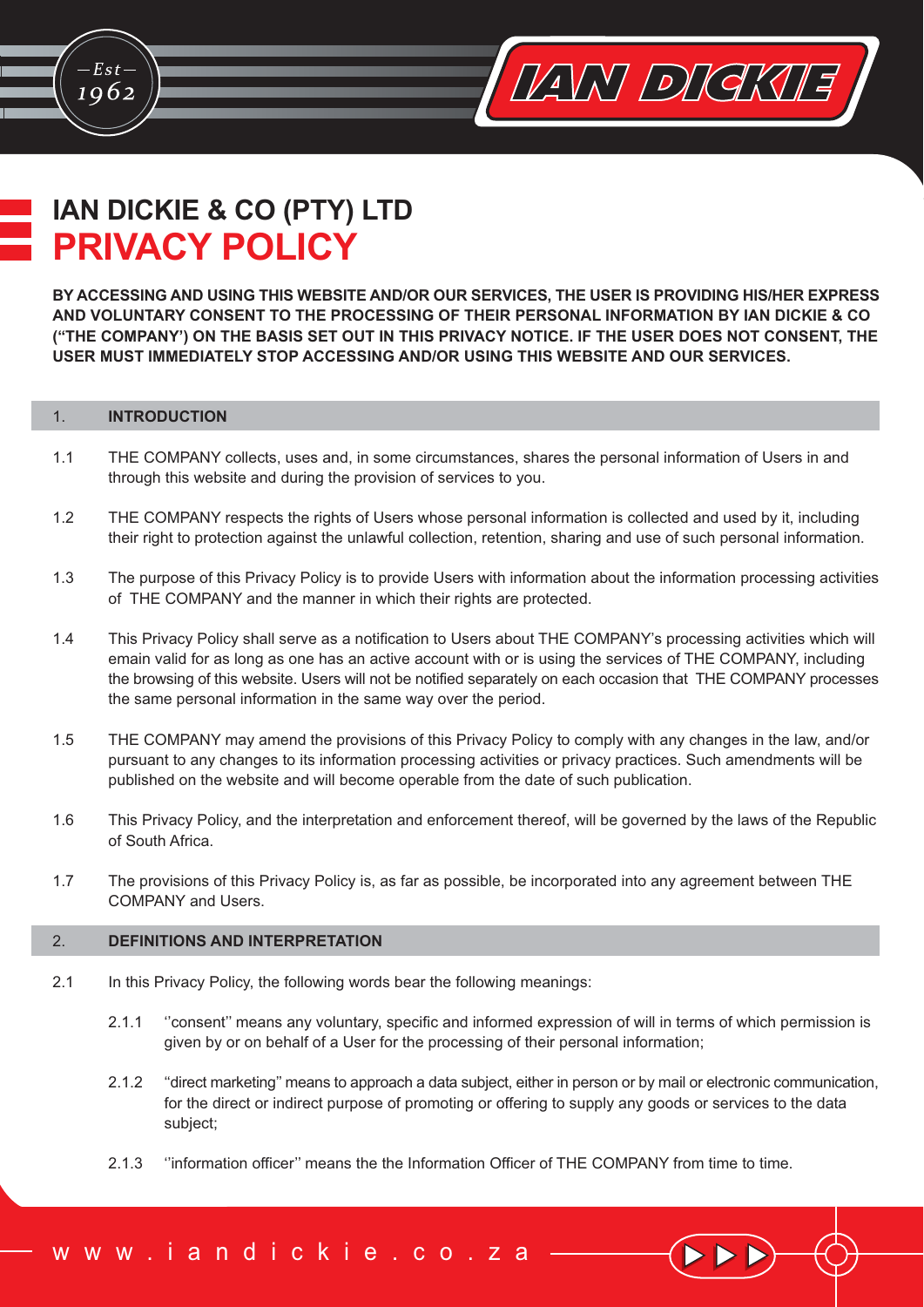

- $2.1.4$ "operator" means an outside third party who processes personal information for or on behalf of THE COMPANY in terms of a contract or mandate;
- $2.1.5$ "PAIA" means the Promotion of Access to Information Act 2 of 2000;

 $E$ st

1962

- $2.1.6$ "personal information" means any information linked to a User or information that can identify a User, including but not limited to:
	- 2.1.6.1 information relating to a User's gender, nationality, ethnic or social origin age, language;
	- 2.1.6.2 a User's e-mail address, physical address, telephone number, location information or online identifier:
	- 2.1.6.3 a User's financial information including banking details and invoice information;
	- 2.1.6.4 a User's personal opinions, views or preferences;
	- 2.1.6.5 correspondence sent by a User which is of a private or confidential nature:
	- 2.1.6.6 the User's special personal information, including without limitation information about a User's health; and
	- 2.1.6.7 the User's name if it appears with other personal information relating to that User, or if the disclosure of their name on its own would reveal further personal information about that User;
- $2.1.7$ "POPIA" means the Protection of Personal Information Act of 2013, including any regulations or codes of conduct promulgated under it;
- $2.1.8$ "process" or "processing" means, in relation to personal information, any operation or activity or any set of operations, whether or not by automatic means, including:
	- 2.1.8.1 the collection, receipt, recording, organisation, collation, storage, updating or modification, retrieval, alteration, consultation or use of that information;
	- 2.1.8.2 dissemination by means of transmission, distribution or making available in any other form; or
	- 2.1.8.3 merging, linking, as well as restriction, degradation, erasure or destruction of that information;
- $2.1.9$ "special personal information" means the religious or philosophical beliefs, race or ethnic origin, trade union membership, political persuasion, health, sex life or any biometric information of a User; and may include criminal behaviour of a User to the extent such data relates to the alleged commission of the User of an offence or any proceedings in respect of any offence allegedly committed by a User or the disposal of such proceedings
- 2.1.10 "services" means the services provided to any User by THE COMPANY;
- 2.1.11 "User" means a visitor or user of this website or application, or any of the content or services associated with this website or application; and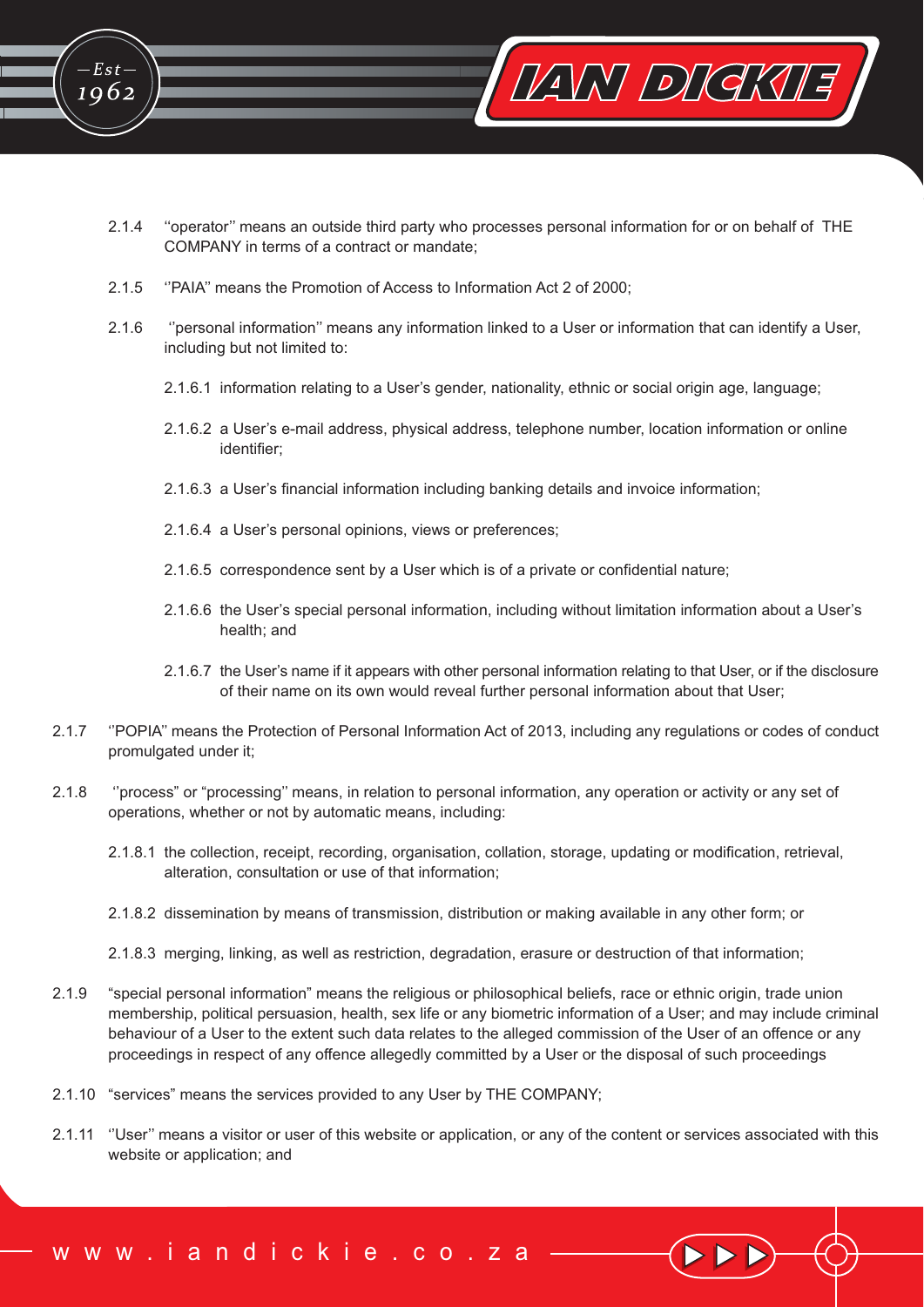

- 2.1.12 "the website" means the website or application or any part thereof which is accessible from www.jandickie.co.za.
- $22$ Any reference in this Privacy Policy to:
	- $2.2.1$ the singular includes the plural and the other way around;
	- $2.2.2$ any one gender includes the other genders, as the case may be:
	- $223$ an act, regulation or other law is to the version of that law in force at the effective date of this Policy and includes any amendment or re-enactment made to that law after the effective date of this Policy.
- $2.3$ When calculating any number of days for the purposes of this Policy, the first day must be excluded and the last day of the relevant interval included, unless the last day is not a business day, then the last day will be the next succeeding business day.
- $2.4$ The word "include" means "include without limitation". Use of the word "include" or "in particular" is for illustration or emphasis only and where followed by specific examples must not be interpreted as limiting the meaning of the general wording preceding it.
- $2.5$ A requirement that any Policy, request, demand or other communication made in terms of this Privacy Policy must be in writing will be met if it is in the form of a data message as defined in the Electronic Communications and Transactions Act, No. 25 of 2002, and is accessible in a manner usable for subsequent reference, provided that this policy may not be amended as such.

#### $3.$ **RESPONSIBLE PARTY**

- THE COMPANY will be the party who will be collecting and processing a User's personal information and as such  $3.1$ is designated as the "responsible party" for the purposes of this Policy.
- 32 THE COMPANY's contact details are as follows:
	- $321$ Fmail: info@iandickie.co.za

Website address: www.iandickie.co.za

 $3.3$ THE COMPANY may instruct third party operators from time to time to undertake certain processing activities relating to the User's personal information.

## WHAT PERSONAL INFORMATION IS COLLECTED  $\overline{4}$

- $4.1$ THE COMPANY may collect the following personal information from the User:
	- $4.1.1$ Initials, first name, surname:
	- $4.1.2$ Health information (including temperature and other symptoms);

ww.iandickie.co.za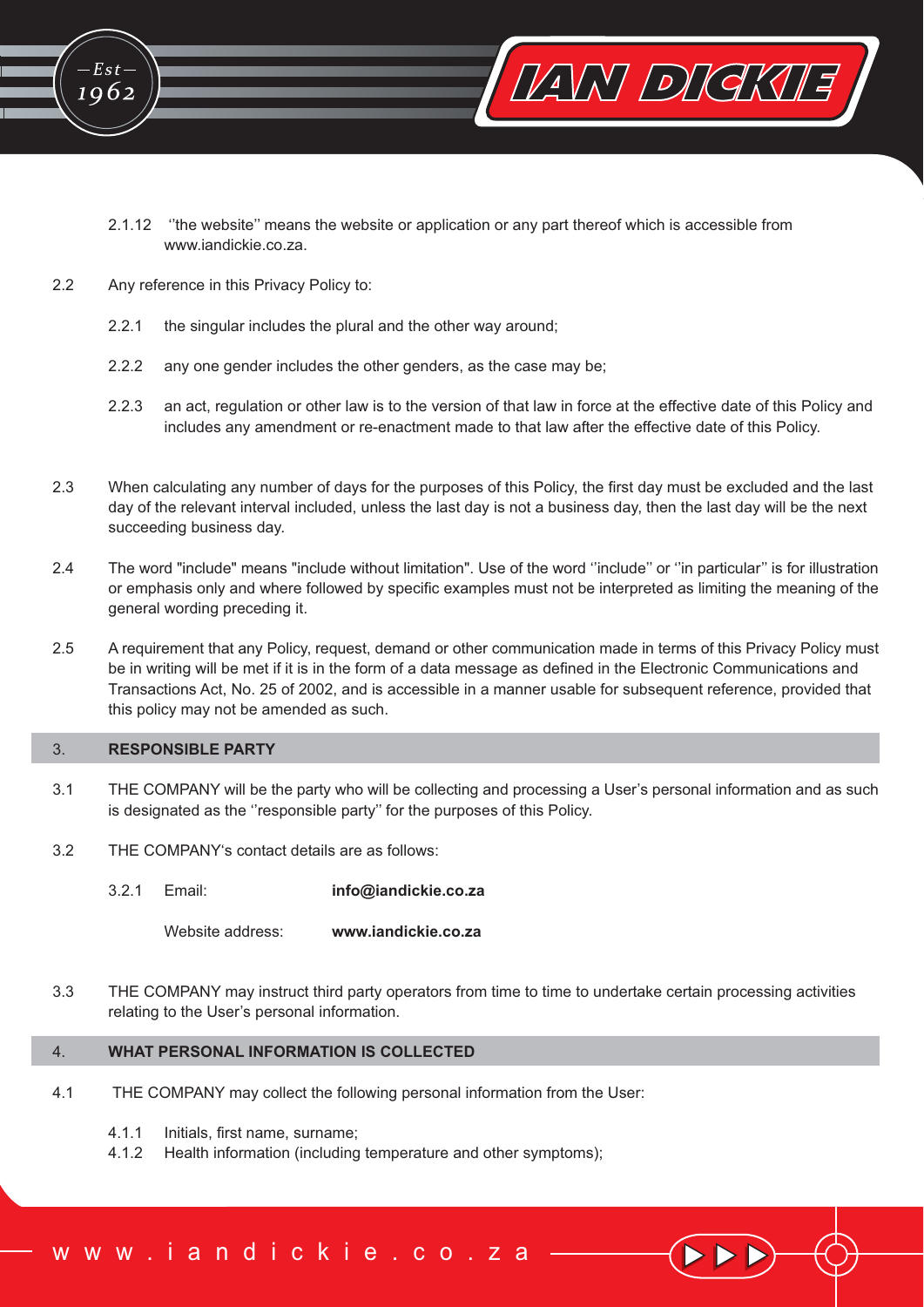

- $4.1.4$ Date of birth;
- 4.1.5 Email address;
- 4.1.6 Age and language preference;
- $4.1.7$ Gender:

 $E$ st

1962

- 4.1.8 Cellphone number:
- 4.1.9 Physical address;
- 4.1.10 Geo-location data;
- 4.1.11 Employment details:
- 4.1.12 Company registration details;
- 4.1.13 Financial information; and
- 4.1.14 Identity or passport number.
- 42 The supply of personal information by the User to THE COMPANY is voluntary and not mandatory. However, if the User refuses to supply any personal information, certain consequences may naturally flow from such a refusal, such as preventing THE COMPANY from concluding or performing any contract with the User, or preventing THE COMPANY from complying with one or more of its obligations in law.

VANY DIGKUE

There are certain laws which require or authorise THE COMPANY to collect a User's personal information. 43

## 5. PURPOSE/S FOR COLLECTION AND PROCESSING OF PERSONAL INFORMATION

- $5.1$ THE COMPANY shall only collect a User's personal information for a specific, explicitly defined and lawful purpose relating to a function or activity of THE COMPANY's business.
- 5.2 Such purposes may include the following:
	- $5.2.1$ to enter into a contract with a User;
	- $5.2.2$ to perform any obligations under a contract with a User;
	- 523 to comply with a legal obligation;
	- $5.2.4$ to protect a legitimate interest of a User (unless the User has specifically objected in writing to all or some of the processing activities on reasonable grounds):
	- $5.2.5$ to pursue its own legitimate interests or the legitimate interests of a third party who it is sharing the information with (unless the User has specifically objected in writing to all or some of the processing activities on reasonable grounds);
	- $5.2.6$ to process personal information for direct marketing purposes (only if the User has opted in to receiving any direct marketing material);
	- $5.2.7$ to customise and display content to the User in a way that THE COMPANY feels may interest the User or be most beneficial to them: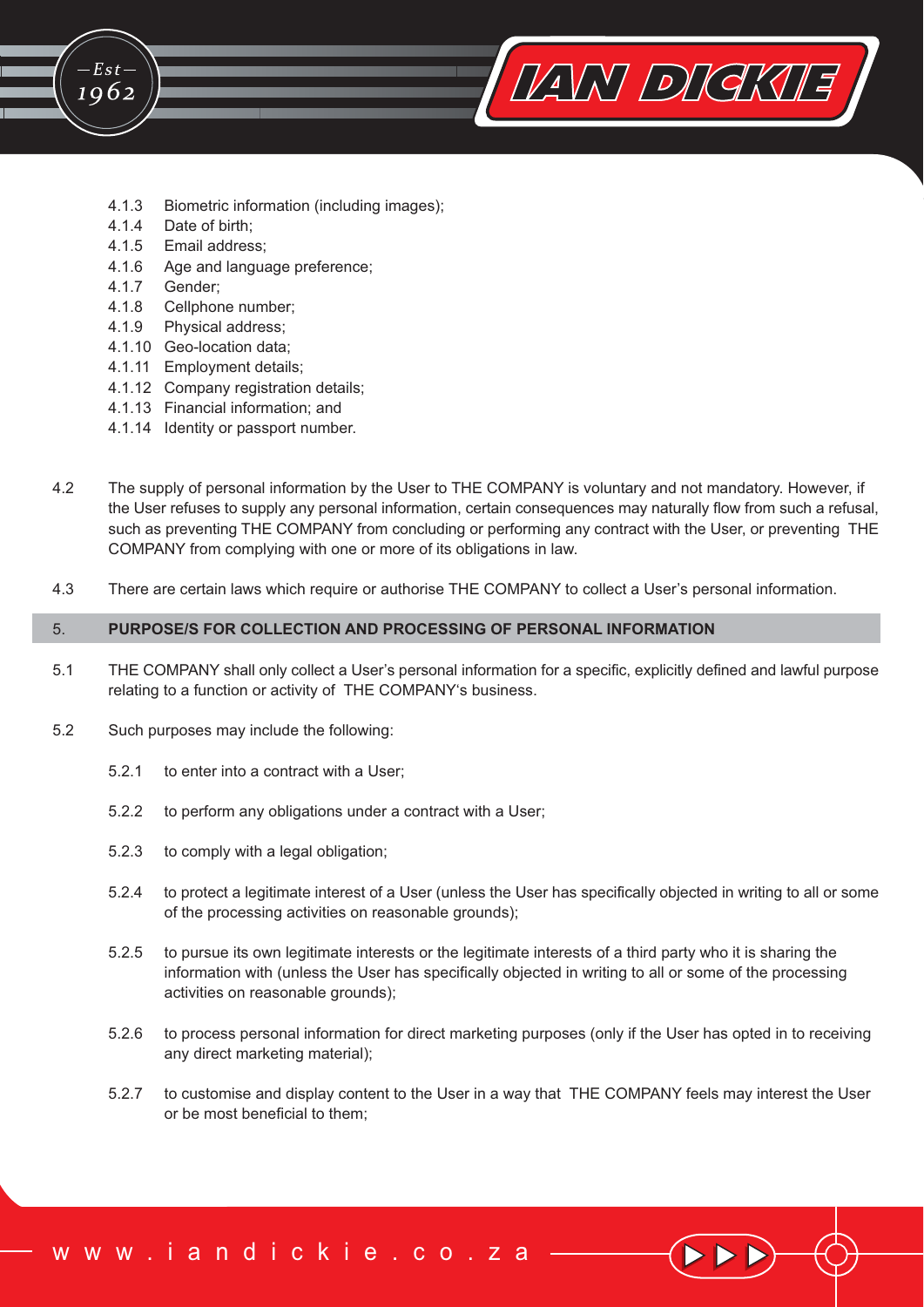

- $5.2.8$ to send content including, but not limited to products, articles, listings and advertisement content to the User via email or other electronic media, where the User has consented to be contacted by THE COMPANY with such content:
- 529 to notify the User about changes to the website or services.
- 5.3 If THE COMPANY intends to process a User's personal information for any other purpose not listed in clause 5.2 or which is otherwise not automatically permitted by law, it shall ensure that it obtains the User's written consent to do so.
- THE COMPANY will not sell a User's personal information to any third party without the prior written consent of  $5.4$ the User.

#### COLLECTION DIRECTLY FROM LISER  $6^{\circ}$

 $E$ st

1062

- 61 THE COMPANY shall, as far as possible, collect personal information about a User directly from the User, except in the following circumstances:
	- 611 Where personal information is available ona public record;
	- $6.1.2$ where the User has given their written consent to THE COMPANY to collect their information from another source:
	- $6.1.3$ where it is more practicable to collect the information from another source;
	- 614 where the collection of a User's personal information from another source will not prejudice any of the User's legitimate interests;
	- $6.1.5$ where the collection of personal information from another source is necessary to maintain THE COMPANY's legitimate interests or those of any third party it intends sharing the information with;
	- 616 where the collection of personal information directly from the User would prejudice the purpose for the collection:
	- 617 where the collection of personal information directly from the User is not reasonably practicable in the circumstances.
- If THE COMPANY collects personal information from a source other than the User, it shall record in writing the 6.2 details of that source, including the full names and contact details of that source where applicable.
- 6.3 Personal information may be collected from or supplied by the User in any of the following ways:
	- $6.3.1$ through the use of an iOS or Android application;
	- 6.3.2 through the use of the service via a computer or mobile browser;
	- 6.3.3 when requesting further services or information from THE COMPANY;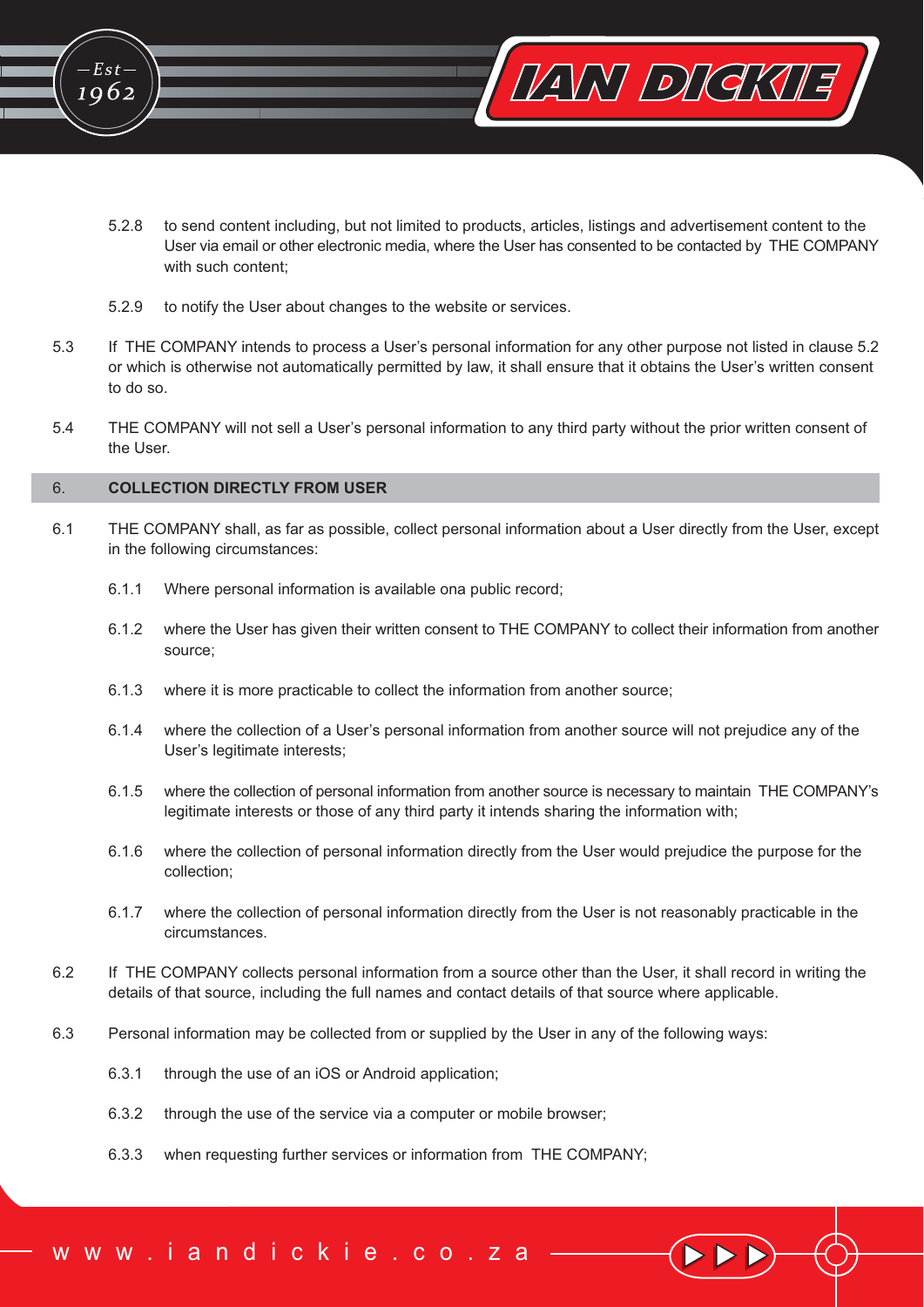

VANY DIGKUE

- 6.3.5 when completing any forms on the website;
- 6.3.6 when subscribing for shares in THE COMPANY.
- 64 The User may visit the website without providing any personal information. However, the website's servers may still collect technical information regarding the use of the website, which is aggregated for analytical purposes, technical maintenance and for improving the content offered on the website. Such information may include details of the User's visit, information about the User's computer, including IP (Internet Protocol) address, operating system and browser type, the User's location, and usage information. An individual User will not be identified from or by this information and THE COMPANY is entitled to copy, distribute or otherwise use such information without limitation

#### $7.$ **COOKIES**

 $E$ st-

1062

- $7.1$ "Cookies" are small text files transferred by a webserver to a User's hard drive and thereafter stored on their computer. The types of information a Cookie collects includes a User's username, the date and time of their visits to the website, their browsing history and preferences.
- $7.2$ THE COMPANY may use Cookies on this website to:
	- 721 distinguish one User from another on the website;
	- $7.2.2$ remember the User's last session when they return to the website;
	- $7.2.3$ estimate the website's audience size and usage patterns;
	- 724 store information about the User's preferences, which allows THE COMPANY to customize the website and content according to the Users individual preferences; and
	- $7.2.5$ speed up searches on the website.
- $7.3$ The provisions of this clause are only applicable to Cookies used by THE COMPANY. In some instances, thirdparty service providers may use Cookies on the website. THE COMPANY cannot and does not control or access Cookies used by third party service providers and takes no responsibility therefor.
- $7.4$ The User has the right and ability to either accept or decline the use of Cookies on their computer's web browser, whether they are logged in as a member, or simply casually visiting the website. However, declining the use of Cookies may limit a User's access to certain features on the website.

#### **GENERAL CONDITIONS FOR PROCESSING PERSONAL INFORMATION** 8.

- $8.1$ THE COMPANY shall comply with all laws, contracts or regulations when it processes a User's personal information.
- $8.2$ THE COMPANY shall not act unreasonably when processing a User's personal information. This means that it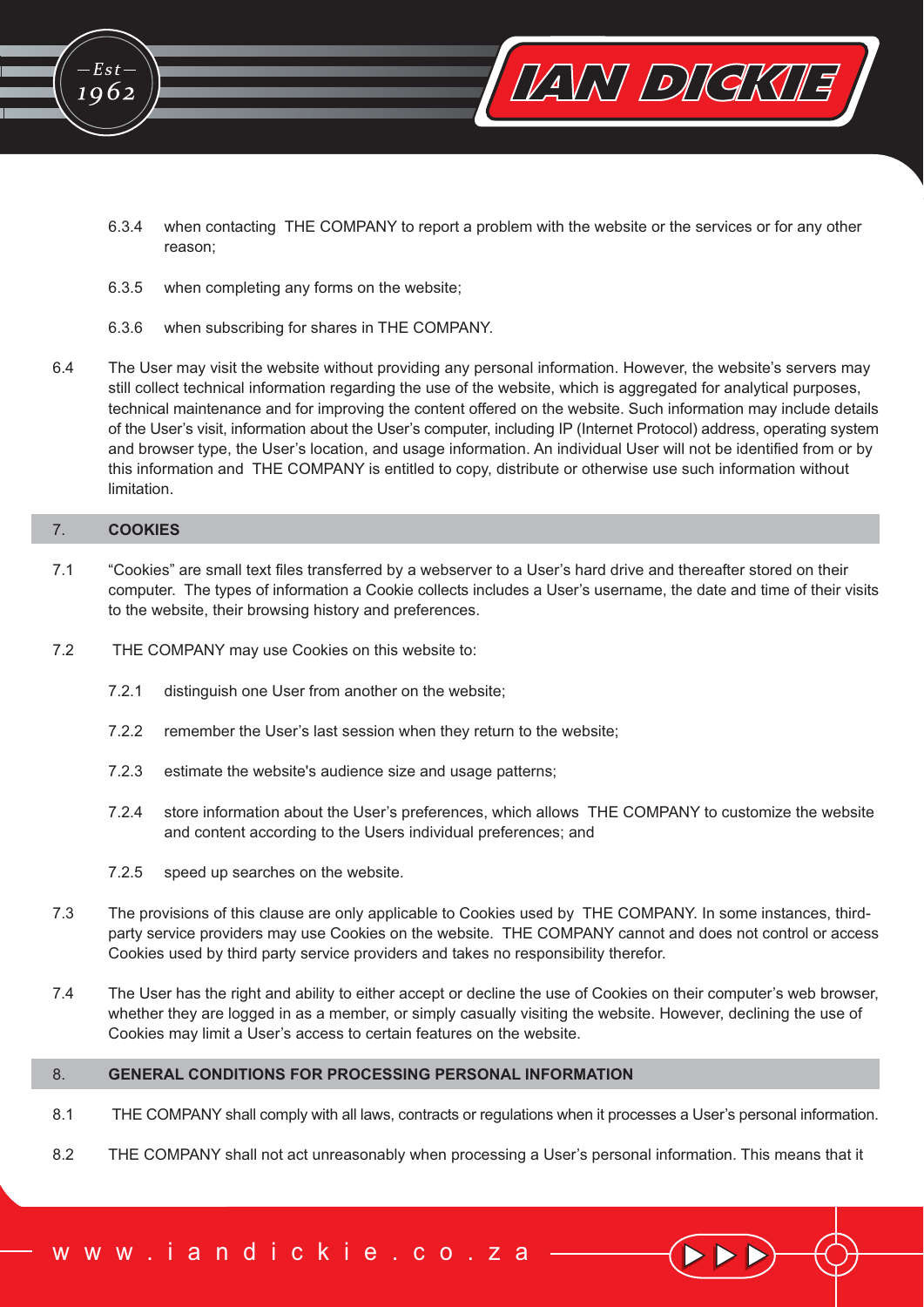will collect and process a User's personal information in a way that the User can reasonably expect and in a way that is fair.

VANY DIGKUE

- $8.3$ THE COMPANY shall respect the User's right to privacy at all times. If there is another way in which it can achieve the same goal without posing any risk of harm to the privacy rights of the User, then it will choose that option.
- Similarly, if THE COMPANY needs to process personal information but there are less privacy-invasive methods 8.4 of collecting, using and sharing that information, then it will use those methods.
- 8.5 THE COMPANY shall ensure that the personal information that is collected and processed is and remains relevant to the identified purpose/s for such processing, and that such information is and remains adequate, but not excessive, for achieving the identified purpose/s.
- 8.6 If there are any alternative ways to achieve the identified purpose/s without processing personal information, THE COMPANY shall not process that personal information.
- 8.7 THE COMPANY shall ensure that the processing activities it chooses to apply are proportionate to achieving the identified purpose/s and that no less privacy invasive measures are available to achieve the same purpose/s.
- 8.8 THE COMPANY shall ensure that, regardless of the stated purpose/s for processing personal information, the rights and interests of Users will not be unnecessarily prejudiced or infringed, unless it cannot be avoided, and then in such cases, it shall ensure that its own rights and/or interests justify such prejudice or infringement taking place.
- 89 THE COMPANY shall be entitled to store the personal information of Users indefinitely unless the User objects thereto. In the event a User objects to the indefinite storage, once THE COMPANY has achieved the purpose for the collection of the User's personal information, it will destroy or delete such information, unless the User has directed otherwise in writing, or THE COMPANY is required by law to retain the information for a longer period of time.
- 8.10 If THE COMPANY no longer needs to process personal information to achieve the purpose originally specified. it will stop using that information.

#### 9. DISCLOSURE AND SHARING OF PERSONAL INFORMATION

 $Est$ 

1962

- $9.1$ THE COMPANY may, in the course of providing any content or services on this website, or for the purposes of concluding or performing any other services or transaction with a User, share certain personal information with third party operators who perform certain processing activities on behalf of THE COMPANY.
- 9.2 The information shared and the categories of third party operators with whom it is shared will always be notified to you prior to being shared. Notwithstanding the aforegoing, you consent to us sharing your personal information with the following operators:
	- $9.2.1$ Suppliers, Banks, Auditors and Credit Bureau's.
- 9.3 THE COMPANY may also share aggregated information about Users of this website and their usage patterns. Such aggregated information will be de-identified and the User's personal information will not be disclosed.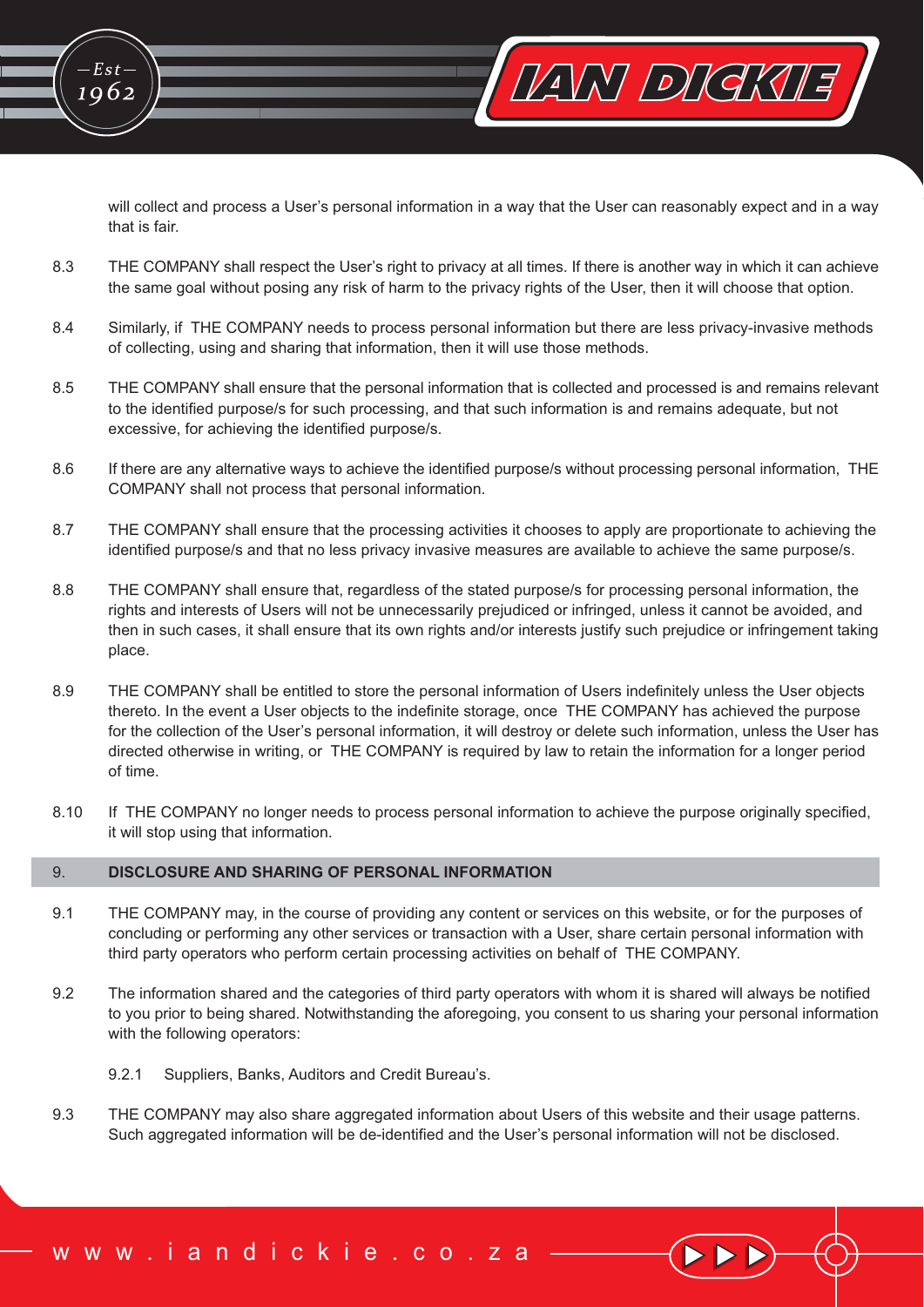

Other than as stated in clause 9.1 and 9.3, THE COMPANY shall not share a User's personal information with 9.4 any third parties unless it has the User's express consent to do so.

#### $10<sub>1</sub>$ USER'S RIGHTS IN RELATION TO THE PROCESSING OF THEIR PERSONAL INFORMATION

- $10.1$ Users shall have the following rights in relation to the processing of their personal information:
	- 10.1.1 to access and correct any personal information held by THE COMPANY about them;
	- 10.1.2 to object to the processing of their information; and
	- 10.1.3 to lodge a complaint with the Information Regulator (https://justice.gov.za/inforeg/).
- $10.2$ Users may make a request in terms of clause 10.1.1 by following the process for making such a request as set out in THE COMPANY's PAIA manual.

#### **FURTHER PROCESSING**  $11$

 $Est -$ 

1062

- $11.1$ THE COMPANY shall not process a User's personal information for any purpose not previously specified except in the following circumstances:
	- 11.1.1 where the User has consented to such further processing;
	- 11.1.2 where the further processing is necessary for the exercise of any contractual rights or the fulfillment of any obligations between THE COMPANY and the User;
	- 11.1.3 where the further processing activities are linked to or compatible with the original purpose;
	- 11.1.4 where the further processing is necessary for the prevention, detection, investigation, prosecution and punishment of an offence:
	- 11.1.5 where the further processing is necessary to enforce any law;
	- 11.1.6 where the further processing is necessary for the conduct of legal proceedings in any court or tribunal that have commenced or are reasonably contemplated;
	- 11.1.7 where the further processing is necessary to prevent or mitigate a serious and imminent threat to the life or health of the User or another individual;
	- 11.1.8 where the further processing is necessary for historical, statistical or research purposes.
- $11.2$ THE COMPANY shall ensure that if it intends processing personal information for other purposes not previously specified, it shall notify the User of such further purposes and the possible consequences of the intended further processing for the User.

#### ACCURACY, CORRECTNESS AND COMPLETENESS OF PERSONAL INFORMATION  $12.$

ww.iandickie.co.za

 $12.1$ THE COMPANY shall take reasonably practicable steps to ensure that the personal information kept by it about Users is complete, accurate, not misleading and is updated when necessary.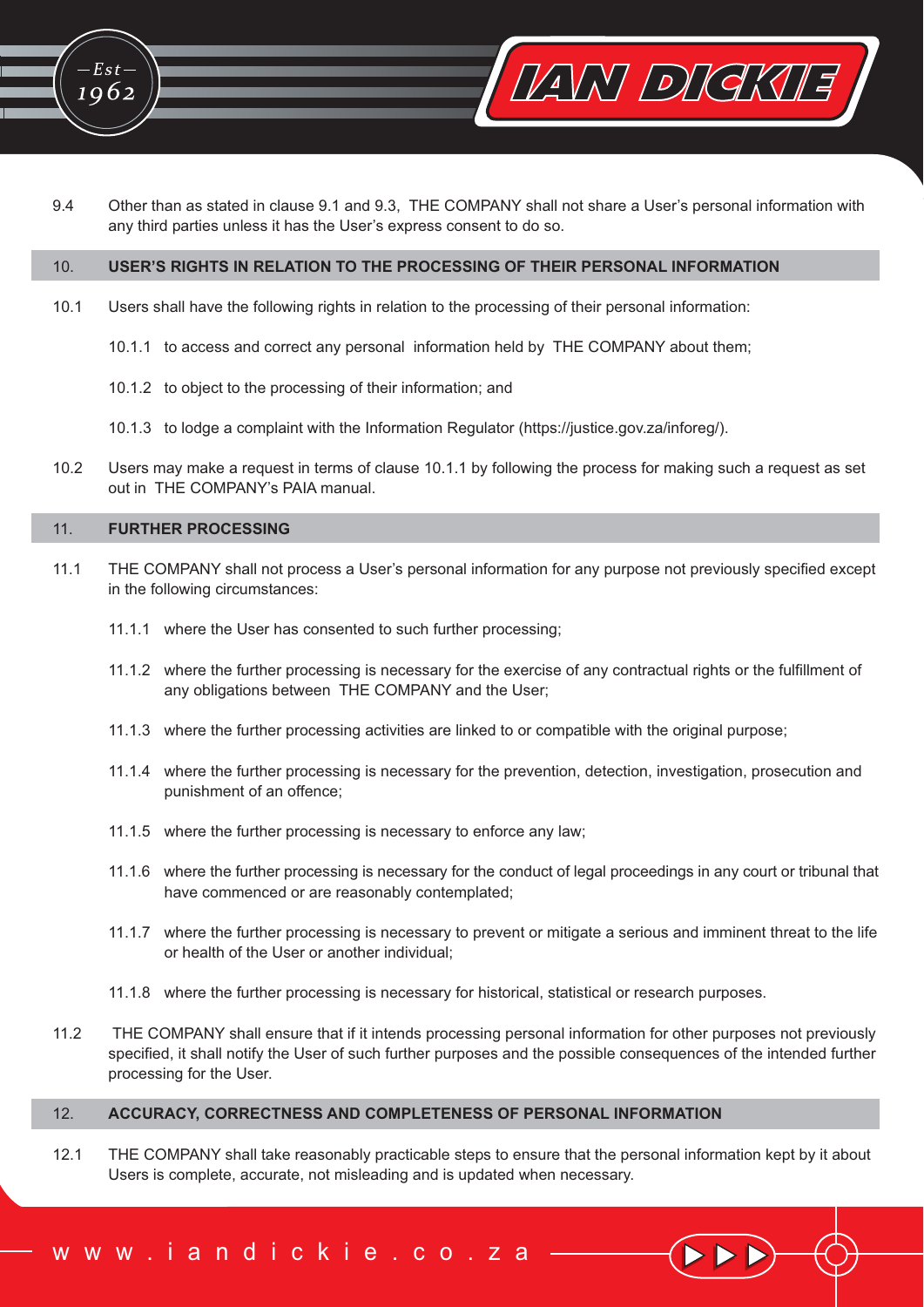

- $12.2$ However, if a User is aware of any personal information in THE COMPANY's custody that is incorrect, inaccurate or which needs to be updated, the User must make a written request to THE COMPANY's information officer at info@iandickie.co.za to update or correct the relevant information.
- $12.3$ If a User has contested the accuracy of any personal information being used by THE COMPANY, it shall immediately stop using that information until its accuracy has been verified, if it is reasonably practicable to do so.
- $12.4$ THE COMPANY reserves its right to only adhere to a request from a User in terms of clause 12.2 if the correction or updating of that information will result in the personal information being correct and accurate.

#### **SECURITY SAFEGUARDS**  $13<sup>°</sup>$

 $Est$ 

1962

- $13.1$ THE COMPANY is committed to protecting the personal information in its custody against any loss of, damage to or unauthorised destruction of that information, and to prevent any unauthorised parties from accessing that information.
- $13.2$ THE COMPANY takes steps to continually identify and document any risks to the personal information it has in its possession or under its control and that appropriate security safeguards are in place against those risks.
- $13.3$ THE COMPANY shall ensure that in any contracts entered into with third party operators who process personal information on THE COMPANY' behalf, include the following obligations:
	- 13.3.1 the operator shall not process any personal information without THE COMPANY's knowledge and authority;
	- 13.3.2 the operator shall treat all personal information given to it as confidential and shall not disclose it to any unauthorised third parties;
	- 13.3.3 the operator shall establish and maintain adequate security measures which are the same or offer similar protection over the personal information as that employed by THE COMPANY;
	- 13.3.4 the operator shall notify THE COMPANY immediately where there are reasonable grounds to believe that any personal information has been leaked to or accessed by any unauthorised person;
	- 13.3.5 if the operator is situated in another country, it must comply with the data protection laws in that country and be able to provide verification that it is so compliant;
	- 13.3.6 if an operator is legally obliged to disclose any personal information processed by them on THE COMPANY behalf to other parties, it must notify THE COMPANY beforehand to enable THE COMPANY and/or individual Users to protect their rights if necessary.
- $13.4$ THE COMPANY shall ensure that all personal information on its systems is properly backed-up and that back-up copies are stored separately from the live files.

#### $14.$ **NOTIFICATION OF BREACH OF SECURITY**

ww.iandickie.co.za

 $14.1$ If personal information about a User is inadvertently leaked or THE COMPANY's security has been unlawfully breached by any unauthorised party, THE COMPANY shall immediately identify the relevant Users who may be affected by the security breach, and shall contact them at their last known email address or contact details or by the quickest means possible.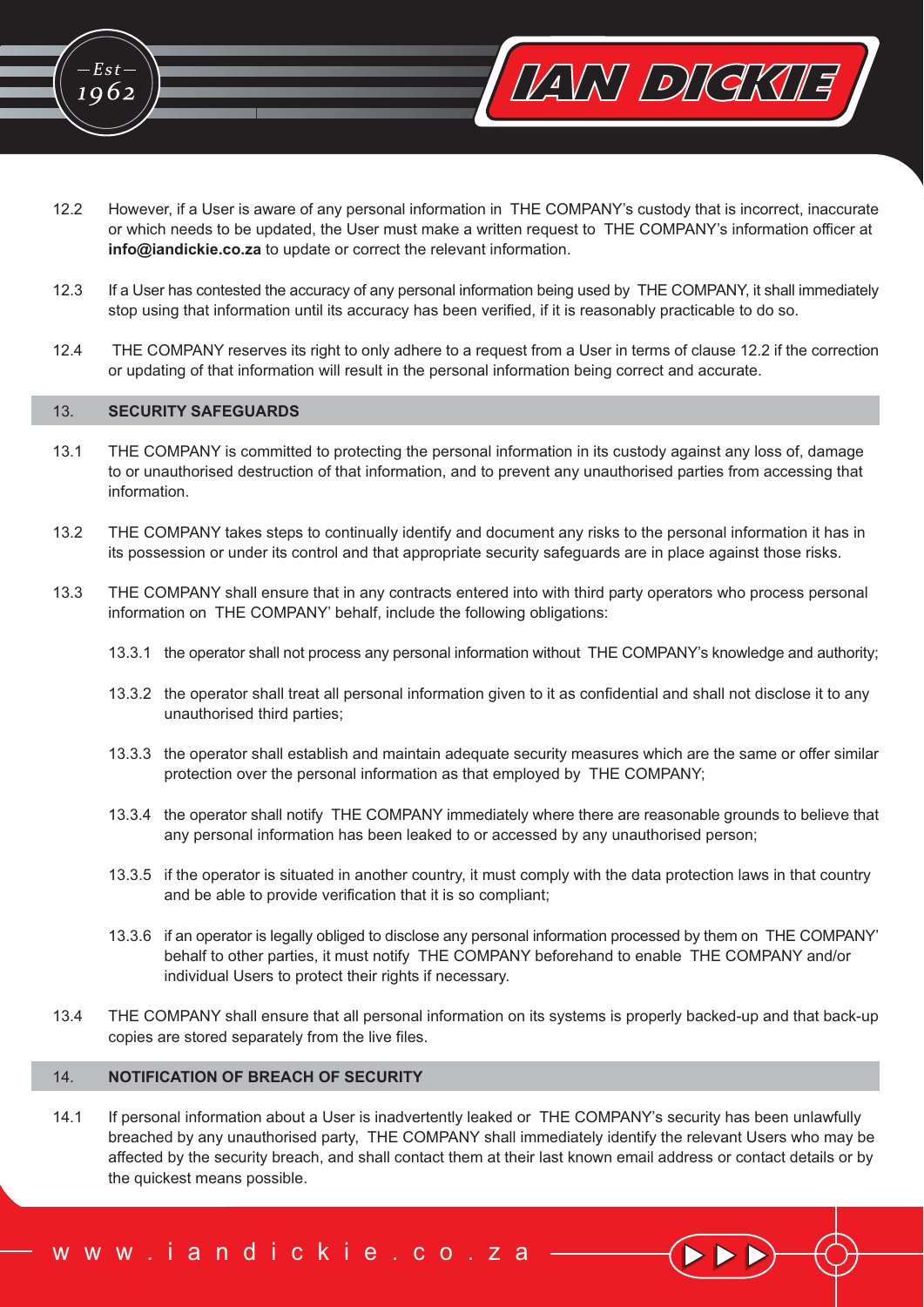



 $14.2$ THE COMPANY shall provide sufficient information to the User to allow him or her to take the necessary protective measures against the potential consequences of the compromise, or shall advise Users of the steps to be taken by them and the possible consequences that may ensue from the breach for them.

#### **CHILDREN'S PERSONAL INFORMATION**  $15.$

THE COMPANY shall not process any personal information relating to a person under the age of 18 years unless it has obtained consent from that person's parent or legal guardian. If this website is being accessed by the parent or guardian of a child under the age of 18 years, and personal information pertaining to that child is being provided by the parent or guardian, then they hereby expressly consent to THE COMPANY processing such information according to the further provisions of this Privacy Policy.

#### **CROSS BORDER TRANSFERS OF PERSONAL INFORMATION** 16.

The User consents that personal information (including special personal information) may be transferred transborder, even to countries without data protection laws similar to those of South Africa, for storage purposes, or if it is in THE COMPANY's legitimate interests or those of a third party to do so.

#### $17.$ **RETENTION OF INFORMATION**

The User consents that THE COMPANY may keep record of his/her personal information for an indefinite period of time, unless User objects. In such case THE COMPANY will only keep such records if it is lawfully entitles or obliged to do so

#### RETURNING, DESTROYING OR DELETING PERSONAL INFORMATION 18.

- $18.1$ Where THE COMPANY is no longer authorised to retain a record of any personal information, it shall either:
	- 18.1.1 ensure that the information is permanently destroyed or deleted as soon as reasonably practicable; or
	- 18.1.2 return the information to the User or transfer it to a third party, if requested by the User in writing to do  $SO<sub>2</sub>$

#### 19. **CONSENT**

- The User hereby consents to the processing of their personal information in terms of the provisions of this Privacy  $19.1$ Policy.
- 19.2 The User acknowledges and agrees that such consent has been given voluntarily after the User has read and understood the provisions of this Privacy Policy, in particular, regarding the following:
	- 19.2.1 the types of personal information to be processed, including specifically special personal information;
	- 19.2.2 the specific processing activities to be undertaken;
	- 19.2.3 the specific purpose/s for such processing; and
	- 19.2.4 the possible consequences for the User that may arise from such processing.